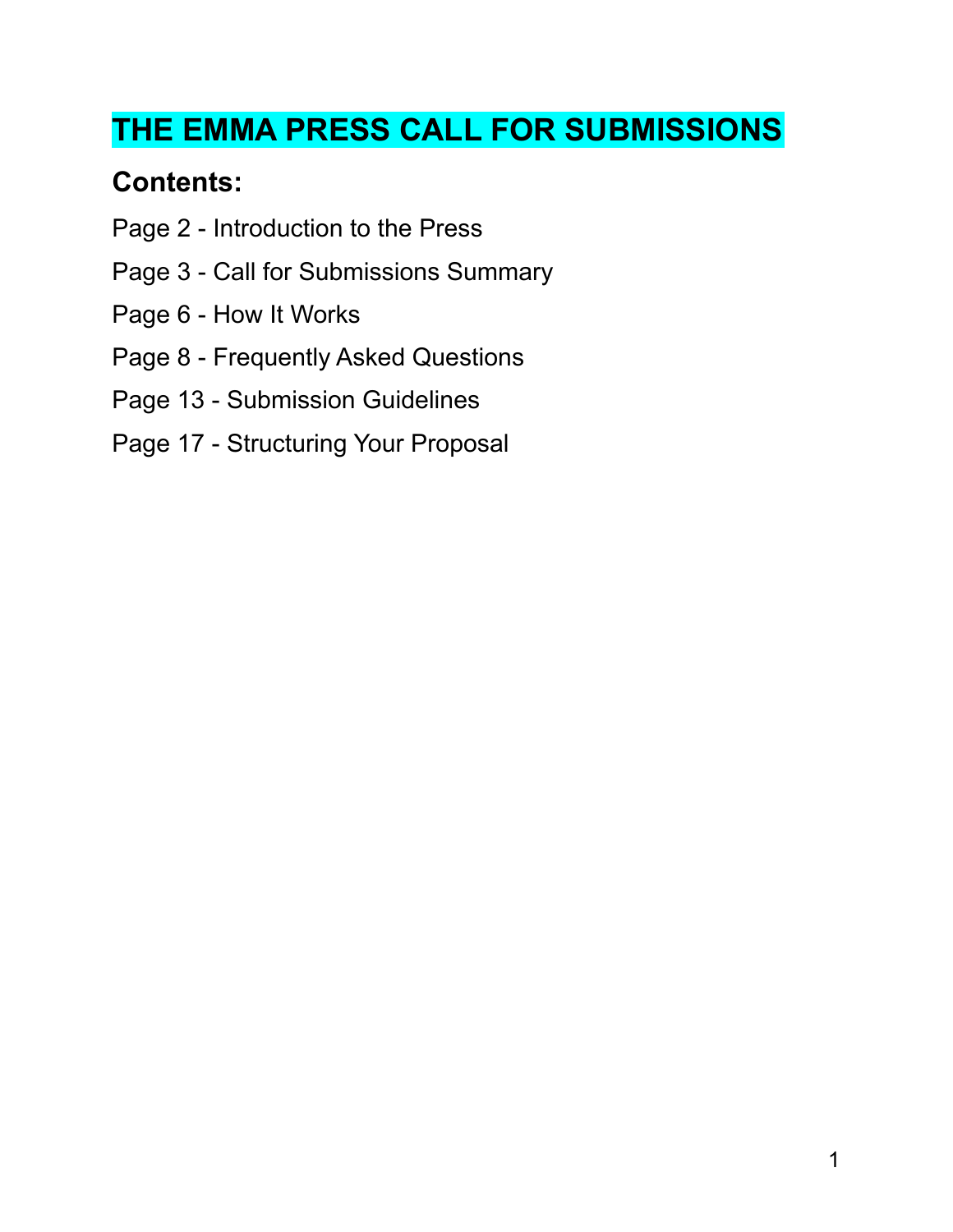## **INTRODUCTION TO THE PRESS**

The Emma Press is an independent publisher specialising in **poetry**, **short fiction** and **children's books**. It was founded by Emma Dai'an Wright in Winnersh, Berkshire, in 2012 and is now based in Jewellery Quarter, Birmingham, UK.

We publish themed poetry anthologies, single-author poetry and fiction pamphlets (chapbooks), and books for children. We have a growing list of translations which includes titles from Latvia, Estonia, Indonesia, Spain and the Netherlands.

We are open for manuscript submissions **twice a year**. If you come across The Emma Press and you've missed the most recent window by a hair, you'll only have to wait 6 months max until the next window.

Calls are for **general manuscripts**, which can fit into any of the existing The Emma Press series, though there may occasionally be a special thematic focus.

You can find us at **[hello@theemmapress.com](mailto:hello@theemmapress.com)**, and on Instagram, Facebook and Twitter as @theemmapress.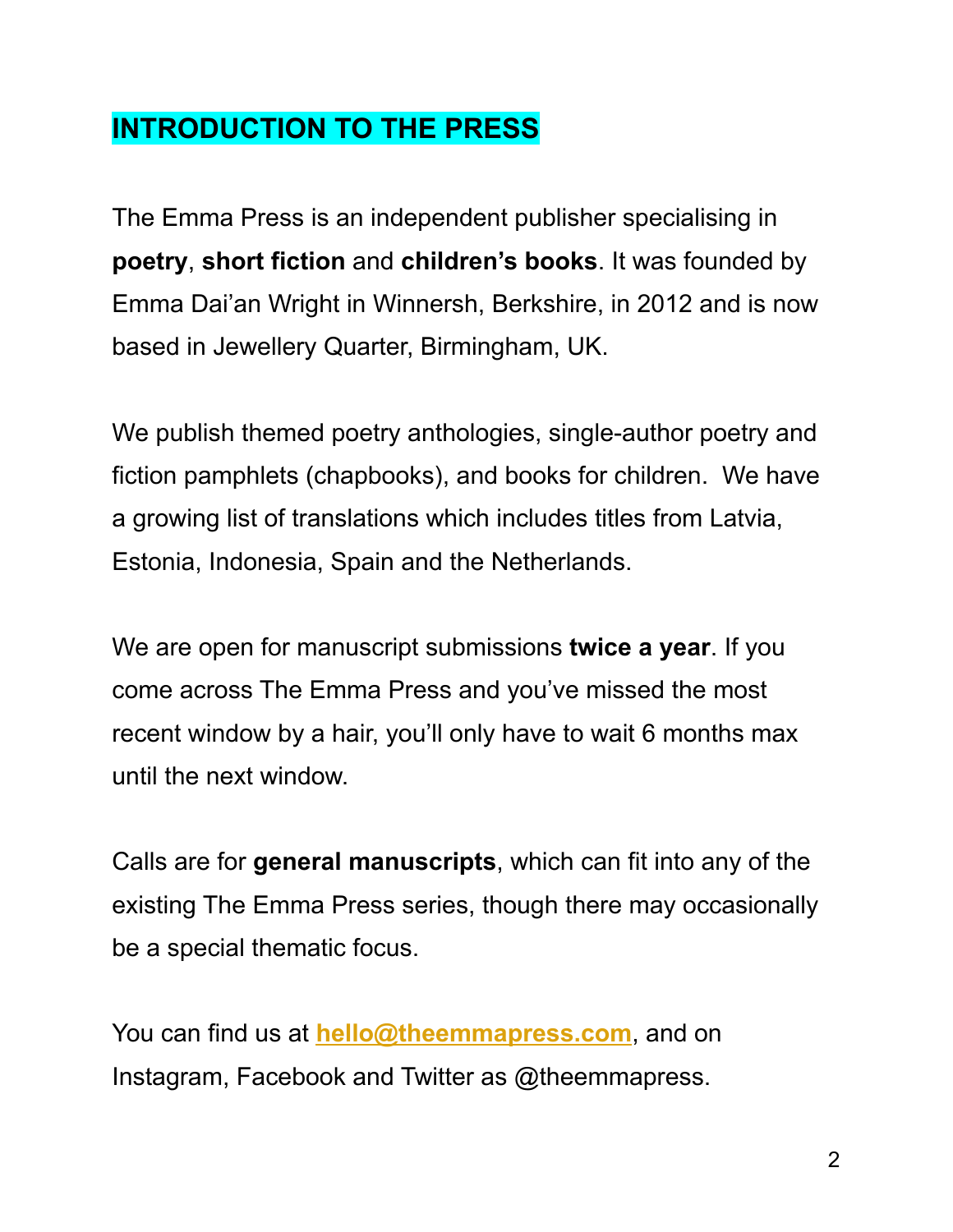# **DECEMBER 2021 CALL FOR SUBMISSIONS**

Dear writers,

# **Our next call for submissions will be from July 18 – August 14 2022.**

We will be accepting general submissions of poetry pamphlets, prose (short stories, essays), children's poetry collections and children's fiction.

We'll be hosting an [Instagram](https://www.instagram.com/theemmapress/) Live for any questions about submissions, as well as a **[Twitter](https://twitter.com/TheEmmaPress)** writeathon day meant to provide encouragement, companionship and as a push to help you finish your proposal.

### **Timeline:**

- **Instagram Q&A**: Wednesday 13 July 2022, 2pm
- **Twitter Writeathon**: Wednesday 20 July 2022 9-3pm
- **Twitter Q&A**: Wednesday 20 July 2023, 2pm
- **Submission period**: July 18 August 14 2022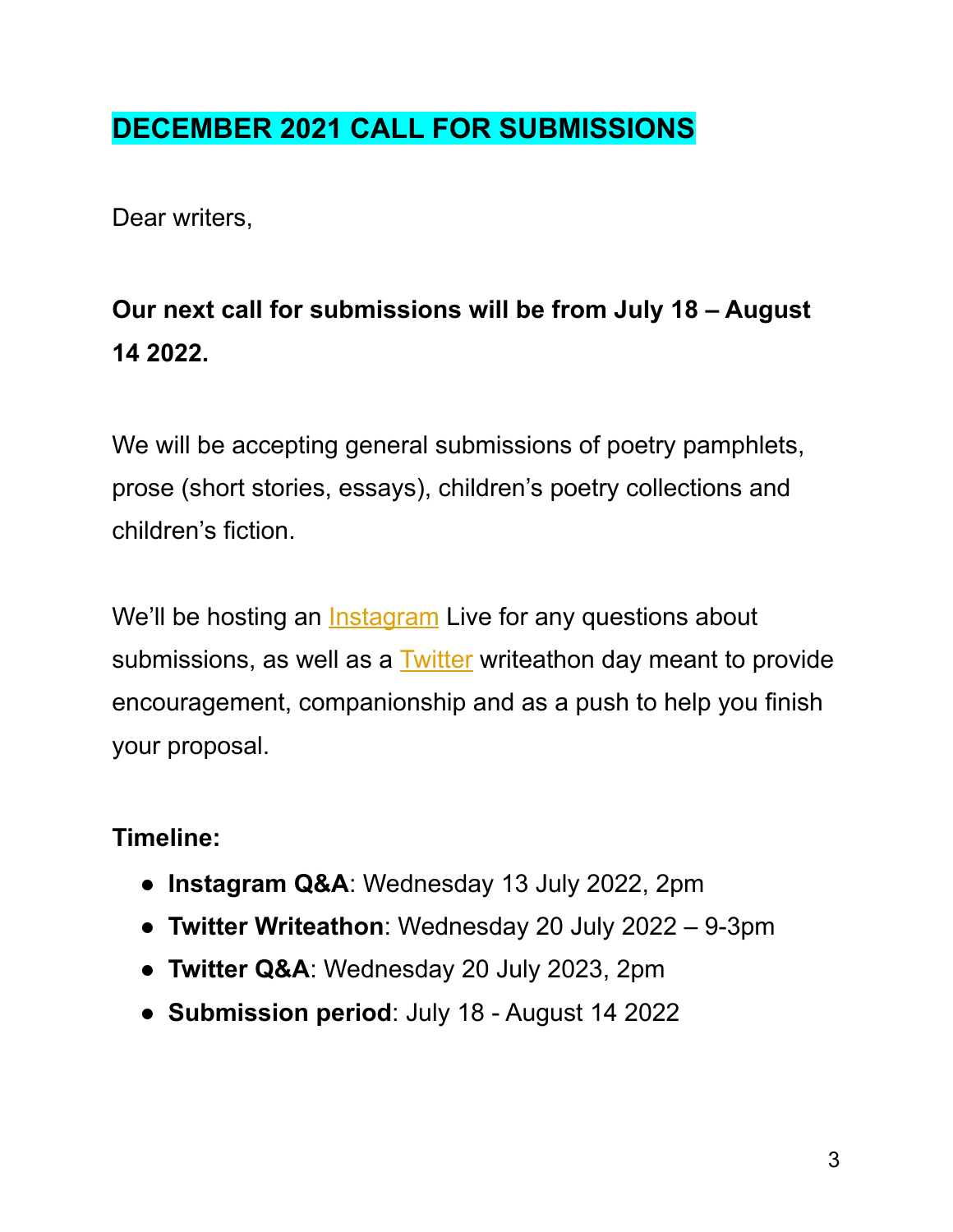We'll keep sharing tips, prompts, and updates on submissions windows through our [newsletter,](https://theemmapress.com/newsletter/) so make sure to sign up for that!

We encourage you to read some of our previous publications, so you can get a sense of what we like. The curated Emma Press Bundles are our suggested readings for anyone considering submitting – **take a [look](https://theemmapress.com/product-category/the-emma-press-bundles/)**.

#### **Response time**:

We will aim to respond to everyone who has submitted within 2 submission cycles. If we think your proposal could be a good fit for The Emma Press, we will get in touch with you to request the full manuscript or more information. We will publish shortlists from each submission window, alongside comments on what we loved about those works.

We will select 1-2 books to publish from each call for submissions, and we will aim to publish books within 12-24 months of the full manuscripts being finalised. If we don't think your manuscript is for us, we will send you a response to that effect but we're afraid it won't be individualised and we can't provide specific feedback. We hope to be able to do more for shortlisted authors in the future.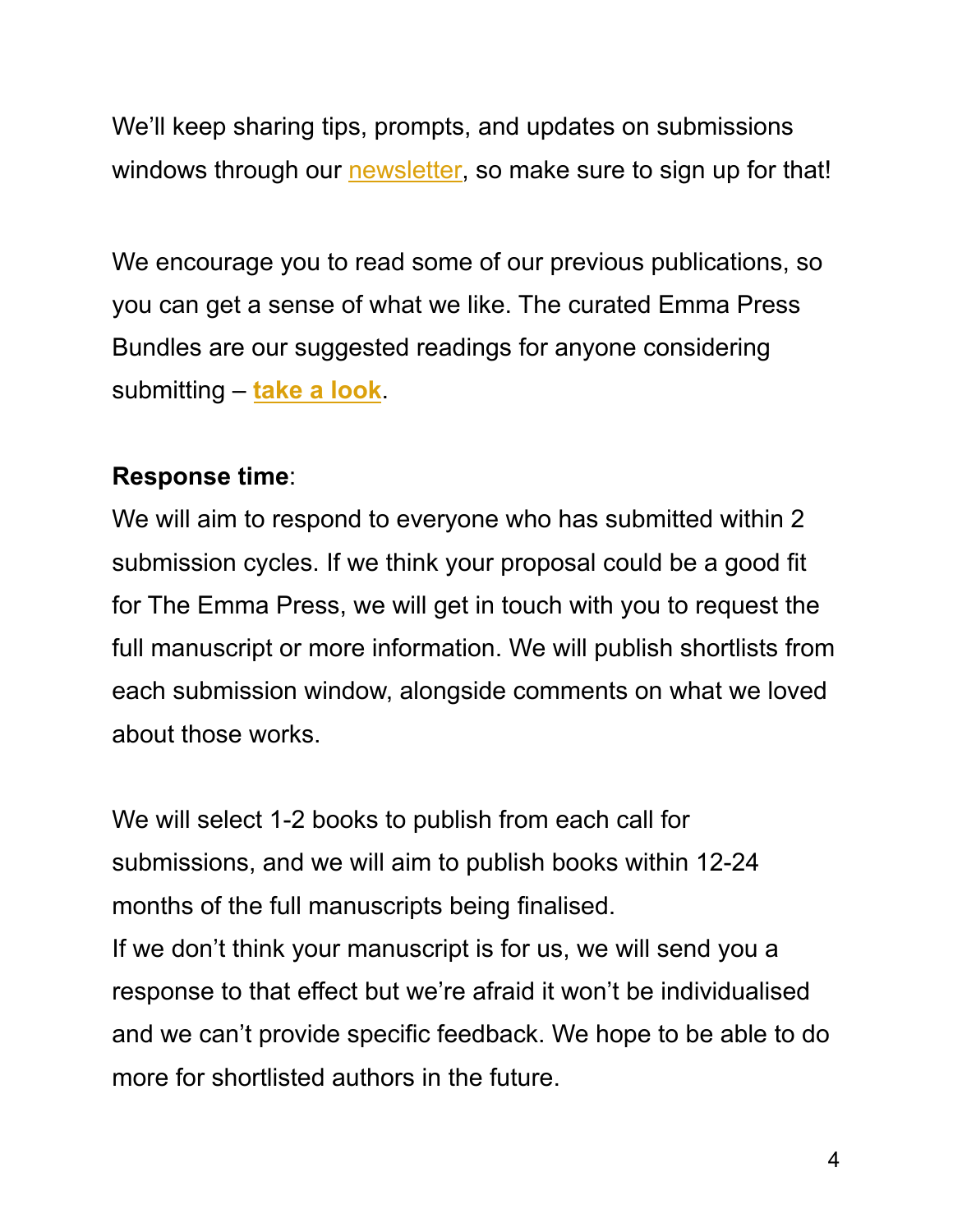#### **What we offer authors:**

- **Advances**: We will offer a small advance on books we choose to publish from the 2022 calls for submissions, as well as author copies and royalties. £50 for poetry pamphlets and children's books, and £100 for prose for adults.
- **Editing**: We work with our authors to get their work into the best shape possible, and we recognise that different manuscripts and authors can require different approaches.
- **Production**: We provide illustration when the work calls for it, and allow authors to have a level of input into construction of the book they might not often get from bigger publishers. However, we have an editorial vision which is as important as the author's own vision. It's a collaborative process  $\cdot$ .
- **Promotion**: We will work with authors to publicise books in the lead-up to and after publication. We are a small team and publish quite a few books each year, so promotion will be a joint effort between our team and the author.
- **Prizes**: We will submit books to prizes where possible.

**Thank you for trusting us with your submissions! We can't wait to read your work. We will keep you updated on our review progress via our [newsletters](https://theemmapress.com/newsletter/).**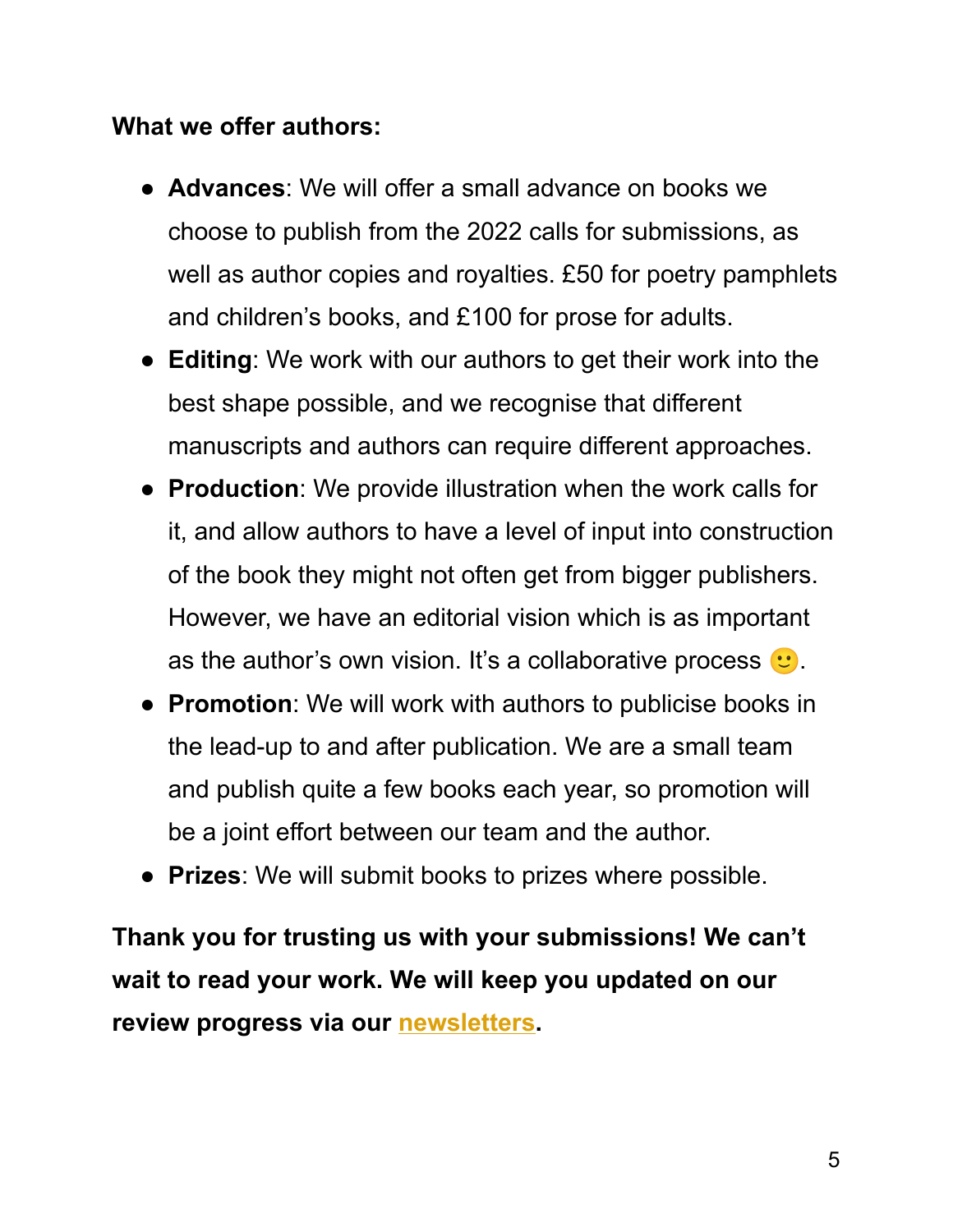# **HOW IT WORKS**

#### **Submission Steps**

- 1. **Write your proposal!** (There are guides and suggestions on how to structure a proposal below)
- 2. **Purchase a pay-what-you-can submission fee.** You can choose to purchase a ticket for between £0-20, and this choice will have **no impact** on how we read your submission. Make a note of your order number (the one starting with #), as you'll need it later. Submissions are limited to one per person, per window.
- 3. **Prepare your proposal and sample pages (or full manuscript)** in .DOC, .ODT or PDF format. Never .pages!! These can be in separate documents or in a single one.
- 4. **Fill in the Google form.** The form will tell you everything you need to know, including where to upload your files. ONLY upload your files once you've completed the Google Form. If you have any problems with it, drop us an email on hello@theemmapress.com.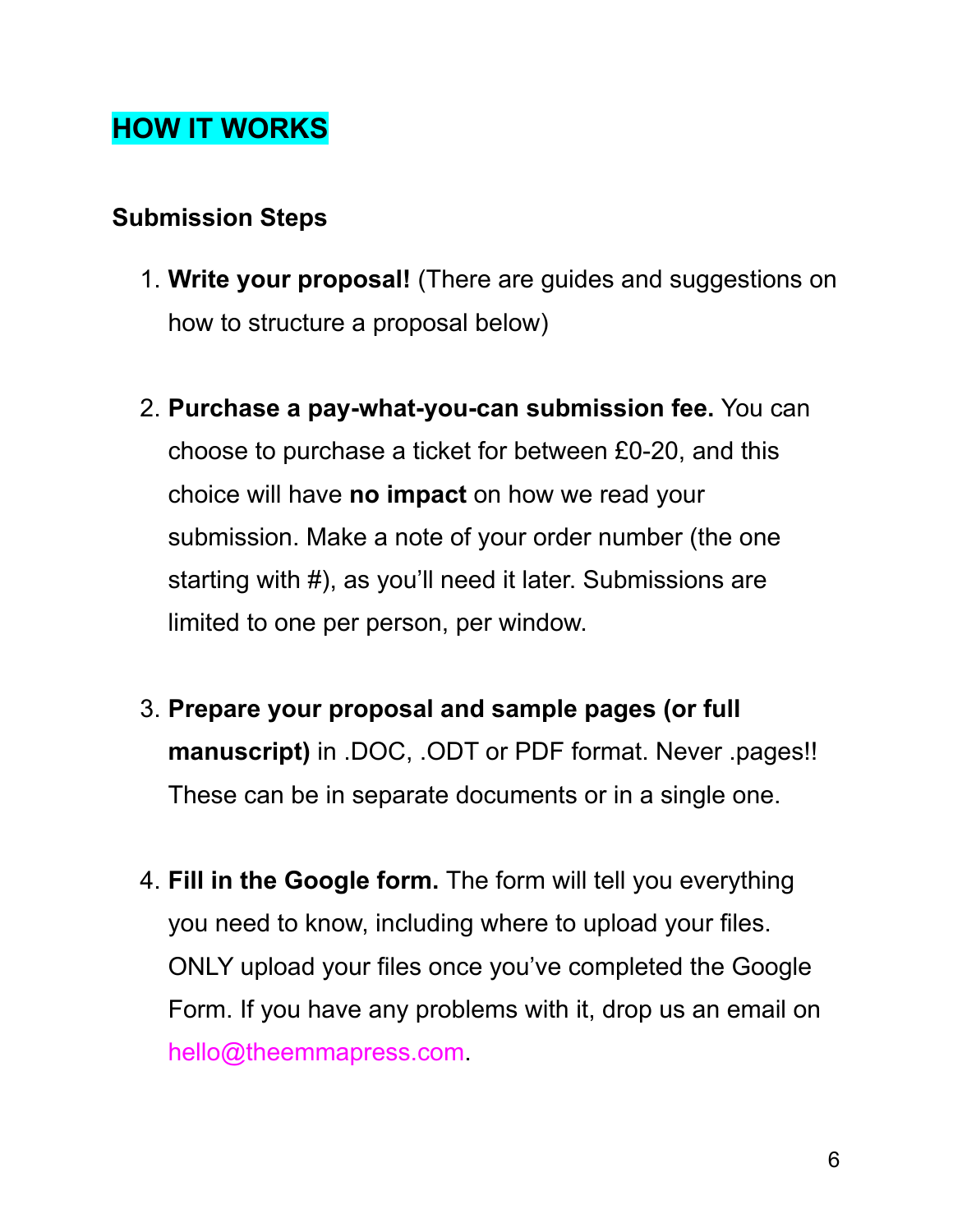## **Eligibility**

- We have a 'no agents' policy. We see The Emma Press as a place where future stars can gain a platform that enables them to get an agent, or for more established writers to take a sidestep on a side project.
- We accept submissions from anywhere in the world so long as the work is written in or translated into English.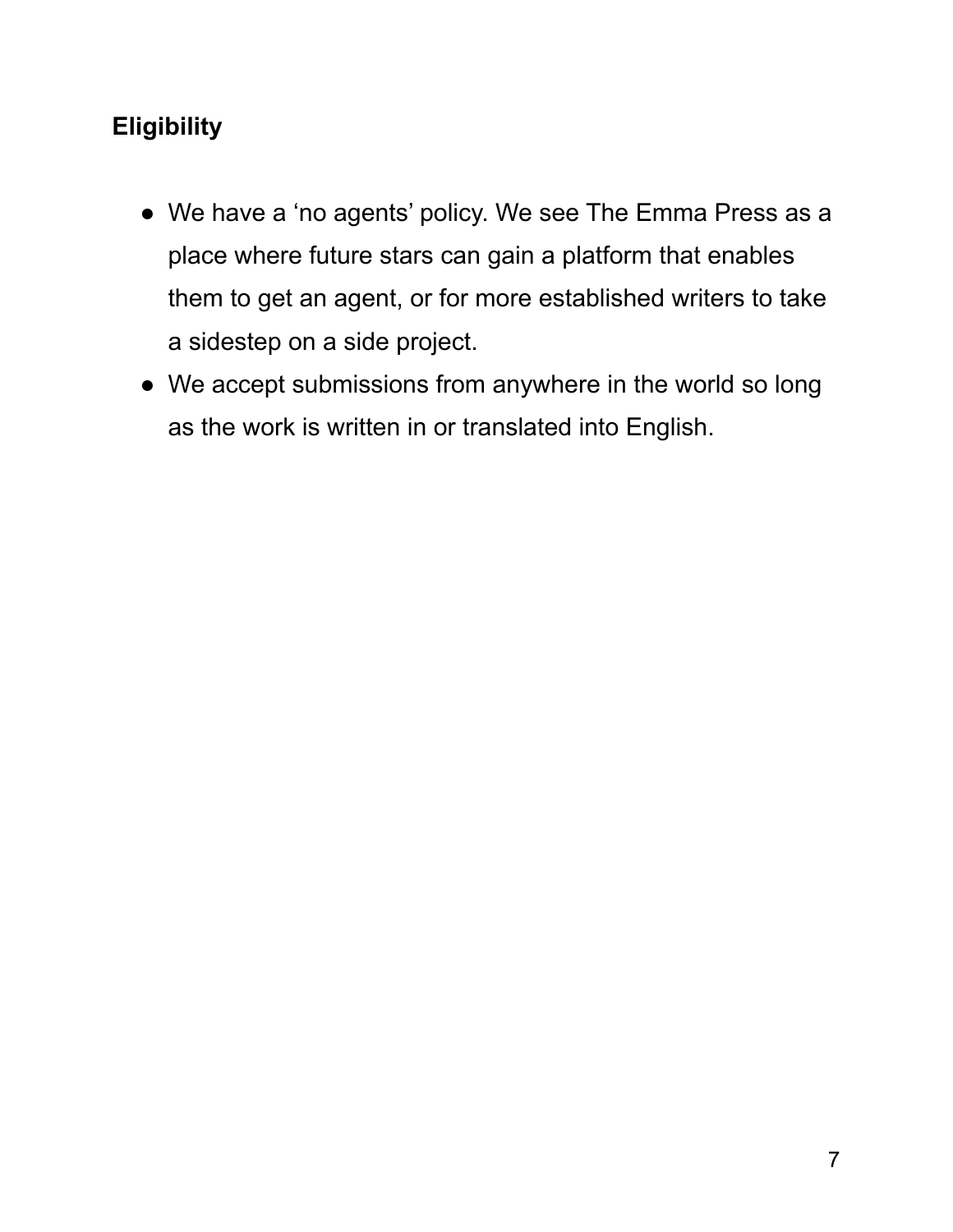## **FREQUENTLY ASKED QUESTIONS**

*Are you accepting children's picture book submissions?*

Sadly we're not looking for children's picture book proposals at the moment, due to the production costs and the difficulty of selling them. We love picture books and would love to do more of them, so as soon as we figure out a way to make them work we will let you know!

#### *Do the essay collections have to be themed?*

No. They can be themed, or they can be wide-ranging in subject matter. However, the full collection should hang together well and make sense as a book, so have a think about how to achieve this.

#### *Does the writing need to be completely unpublished?*

It's fine if some (up to 1/3) of your essays/poems/stories have been previously published, but please do check with those publishers or publications that you still hold the rights to your poems and can licence us to publish them again with no additional payments or paperwork.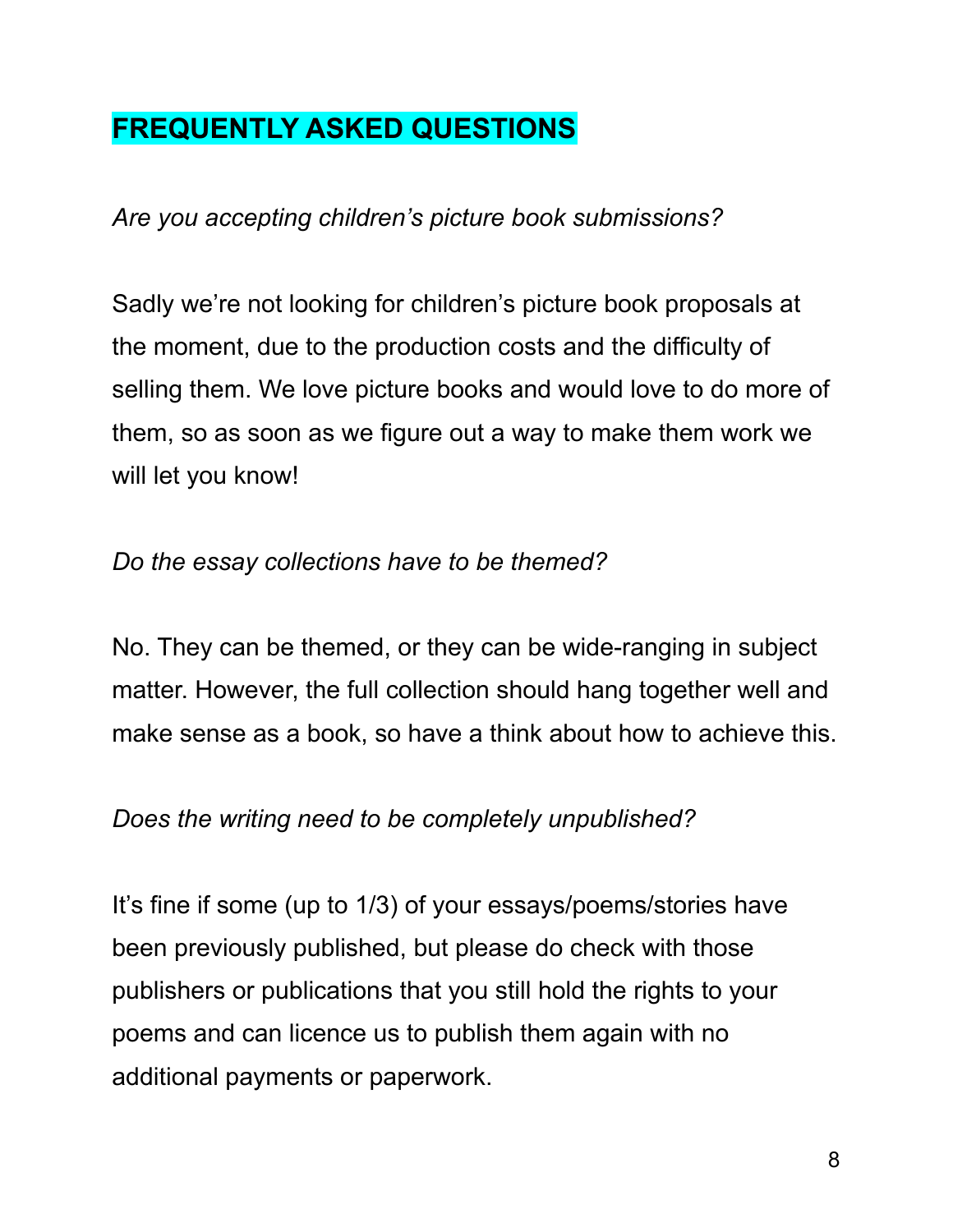If you have published the majority of your book on your own blog or website, or through a self-publishing site or with a publisher in another country, do think about what you actually want out of us – after all, you've already done all the hard work yourself and essentially the book is already published. We want to be involved in the creation of the book, so it's not just about us providing print services and distribution.

#### *How many books are you planning to publish a year?*

Ideally we would publish 12 books a year, 2-4 of which would be children's books.

## *How many manuscripts will you choose from each submission window?*

It's difficult to tell how many we will receive in our new quarterly windows, and therefore what the odds will be of us finding manuscripts we love and want to publish. We would hope to find 1-2 manuscripts we want to publish from each window, but this isn't set in stone.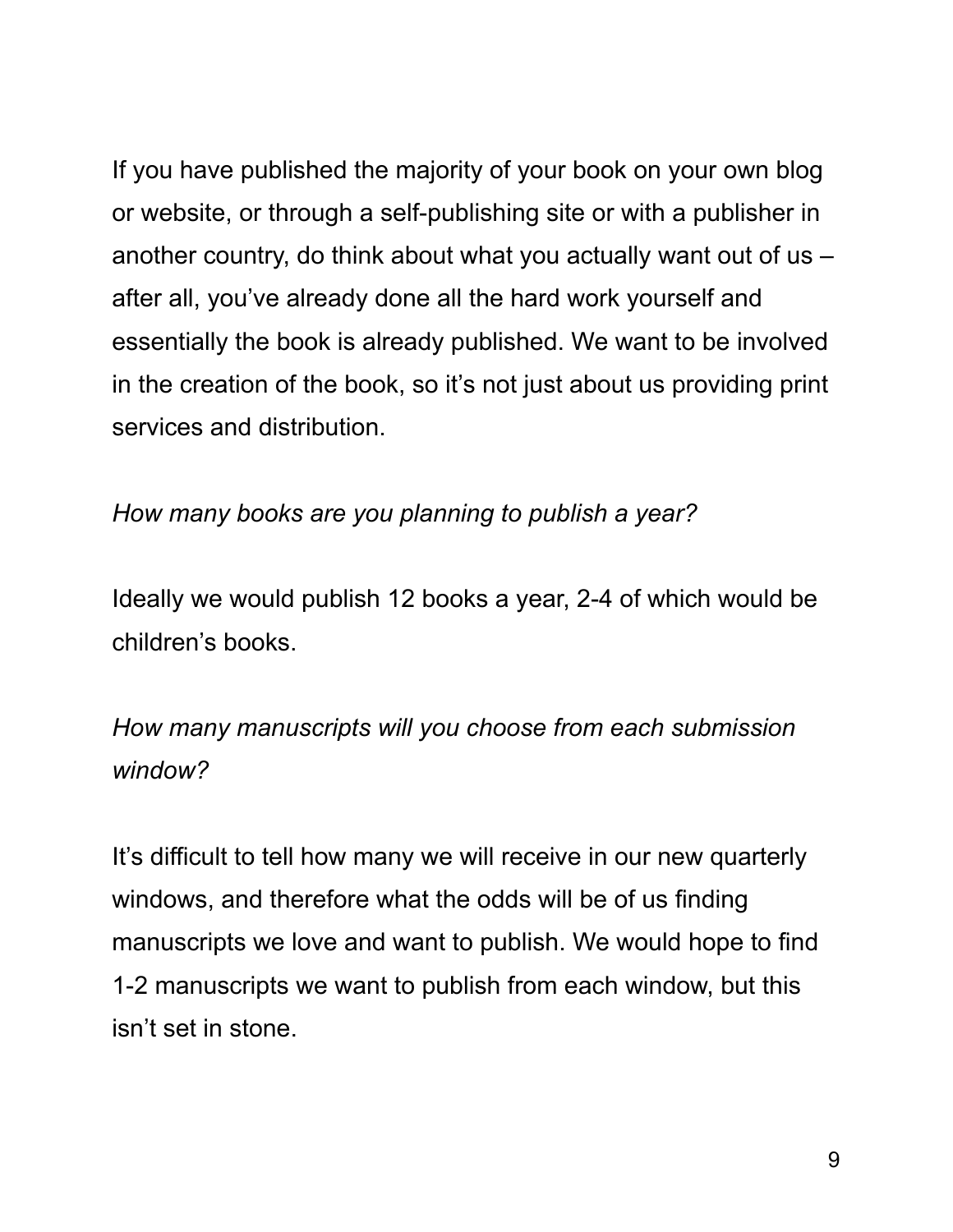*I have a full-length collection of poems for adults. Can I submit this?*

No, because we are only looking for manuscripts to join the existing series of Emma Press books.

*Will you consider translations?*

Yes, we are always happy to see translations. Translators can submit multiple proposals (i.e. one per author).

*I've written a book with a friend. Can we submit as a pair?*

Yes, if you can figure out how to fill in the Google form together (don't just do one each), and be aware that you'll split the advance, complimentary copies and royalties.

*Can I submit more than one manuscript?*

To try and keep numbers to a manageable level for the team, we are limiting submissions to one per author for every submissions window. If you have multiple projects and you are struggling to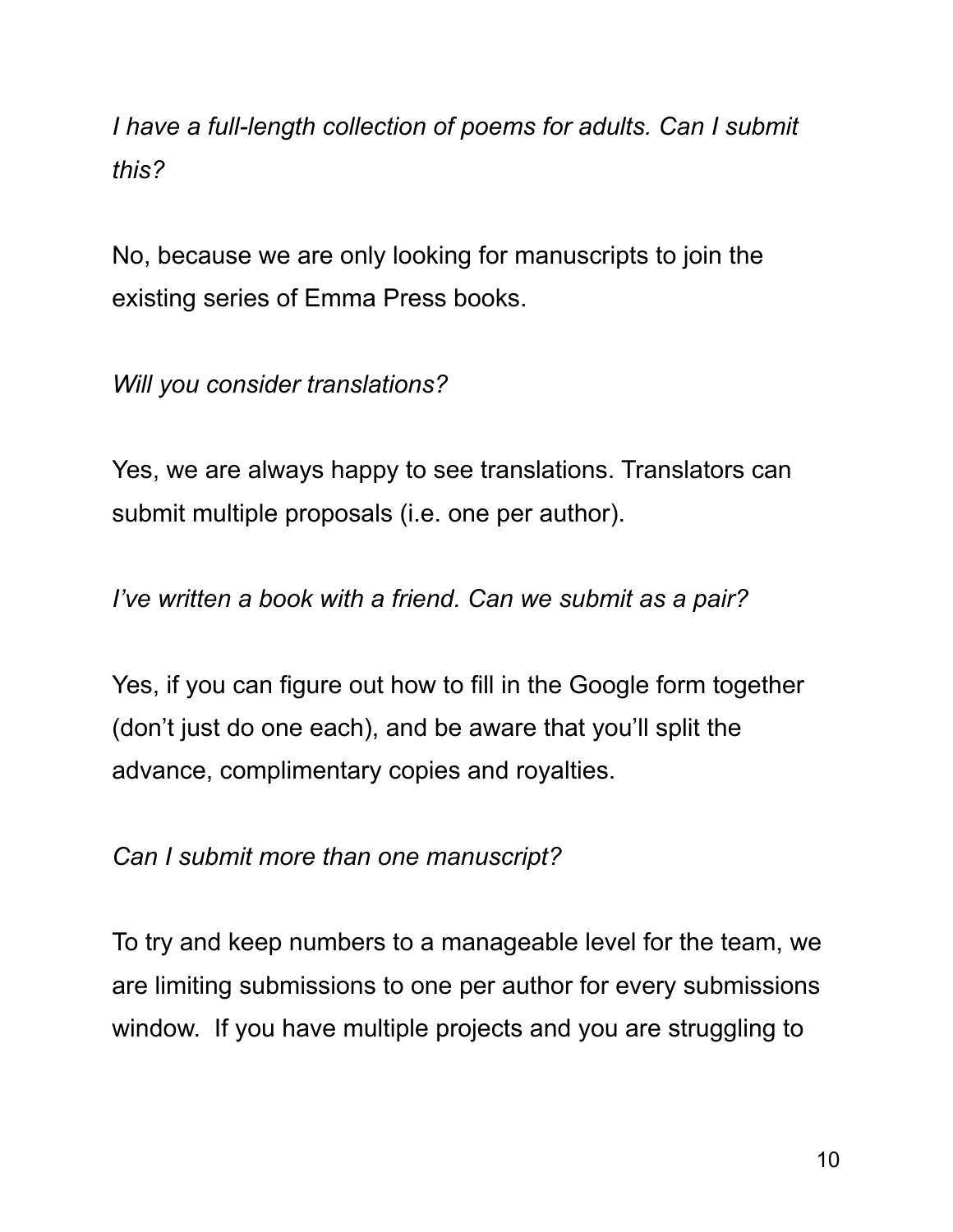decide what to submit, you might find it useful to read our upcoming newsletters and blogs about submissions.

*Do you accept simultaneous submissions? i.e. Can I send my manuscript for consideration by other places too?*

Yes, that's fine – just drop us an email at hello@theemmapress.com if you need to withdraw your entry.

*When will I hear back about my submission?*

We send updates on our progress in our **[newsletter](http://eepurl.com/csqDp9)**, so that is the best place to look if you're wondering when you might hear back from us. We do reply to everyone, and we read all of the submissions very thoroughly, so thank you for being patient with us.

#### *What happens if you do like my writing?*

We will let you know by email and take it from there. We will probably have some suggestions for tweaking or developing your writing further, so we'll explain that all in the email.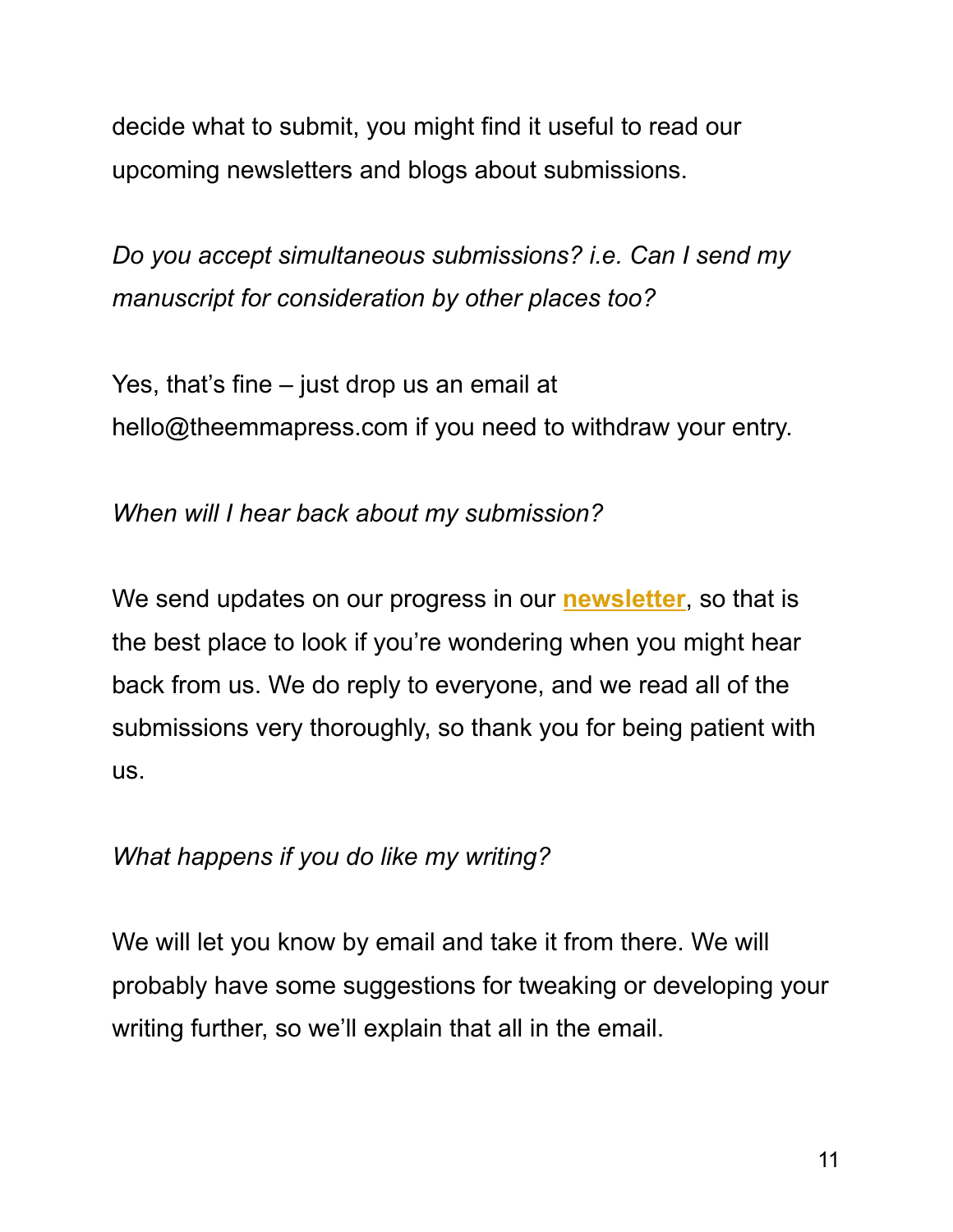*One more thought. . .*

We only publish writing which we utterly love and believe in, which means the matter of what we publish will always come down to our personal tastes. If we can't publish your work, it's not a judgement on the quality of your writing so much as a reflection of our personal preferences in writing. **If you [would](https://theemmapress.com/shop/) like to get a sense of our [tastes,](https://theemmapress.com/shop/) do take a look at the books we have [published](https://theemmapress.com/shop/) so far**.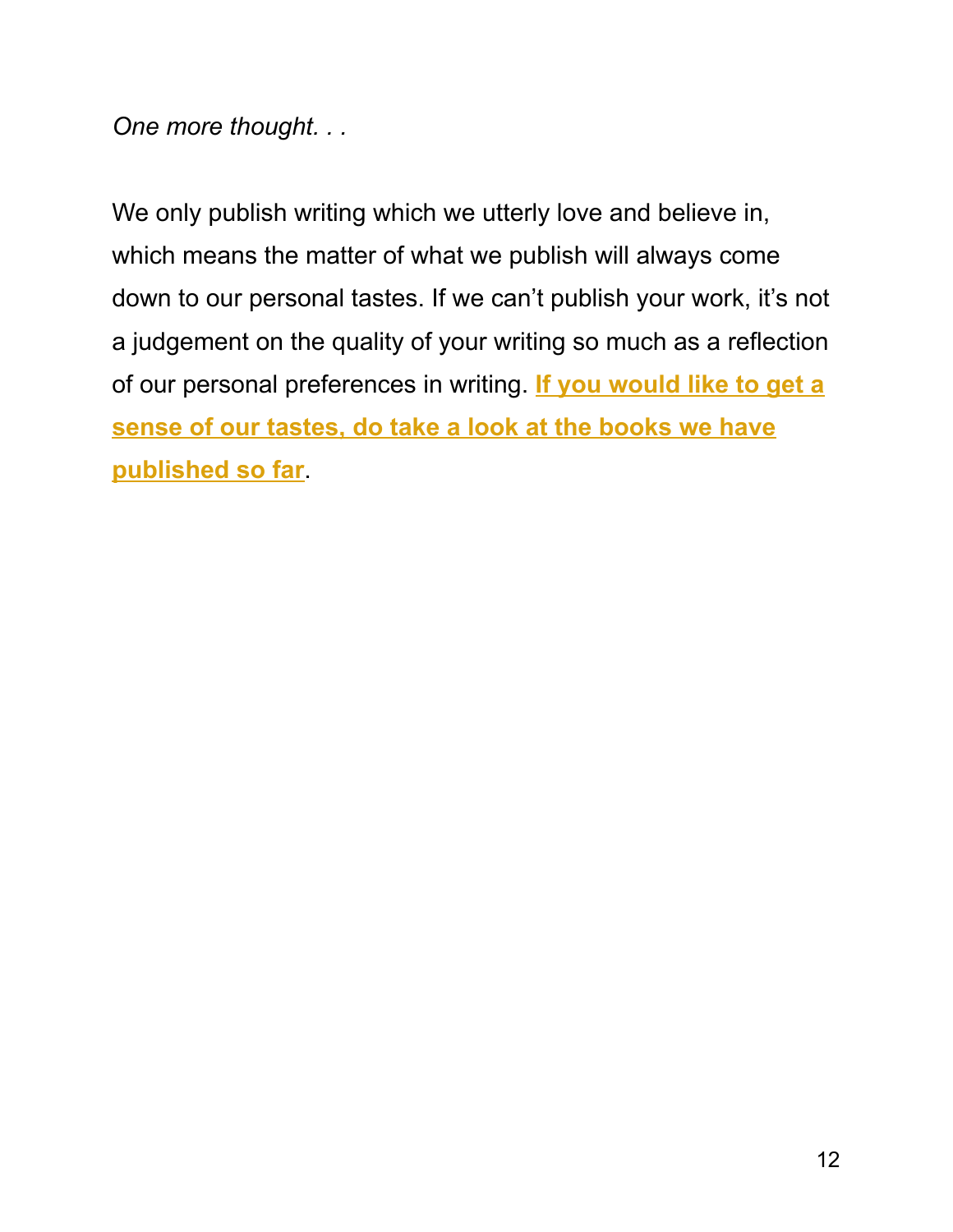# **SUBMISSION GUIDELINES:**

**We'd like to see a proposal and a sample for each submission, or else a proposal and full manuscript if you have it.**

### **Your proposal document should tell us:**

- What your book is/what you are trying to do with it/what themes you explore in it
- Who you think would enjoy reading it/who it would really speak to
- Why you think it would be a good fit for The Emma Press
- What are your expectations for publication what do you hope will happen if you have this published?
- How you would help us publicise your book

### **POETRY PAMPHLETS**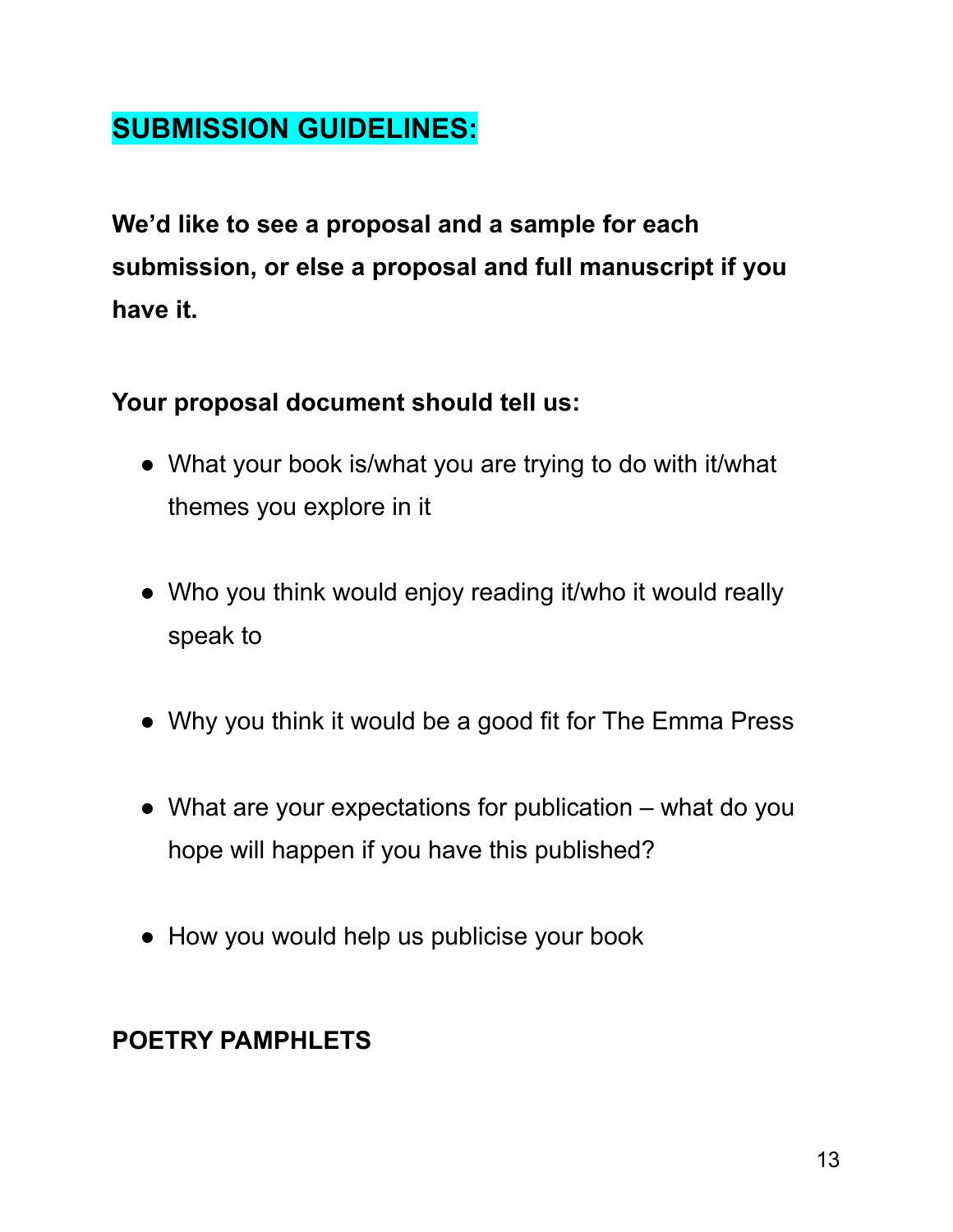# **Please send us a proposal and a sample of at least 10 pages of poems, or the full manuscript if you have it ready.**

- If submitting a sample: We'd recommend you include your most striking pieces, which give a good flavour of the pamphlet as a whole.
- If submitting a full manuscript: Bear in mind that our pamphlets contain **a maximum of 23 pages of poetry, with a maximum of 30 lines on each page** (this is without linebreaks/stanza breaks, i.e. if your poem is just one block of text). Do put some thought into the order you put your poems in, but don't agonise over it – nothing is set in stone.

Ķeep reading for specific advice about preparing different proposals.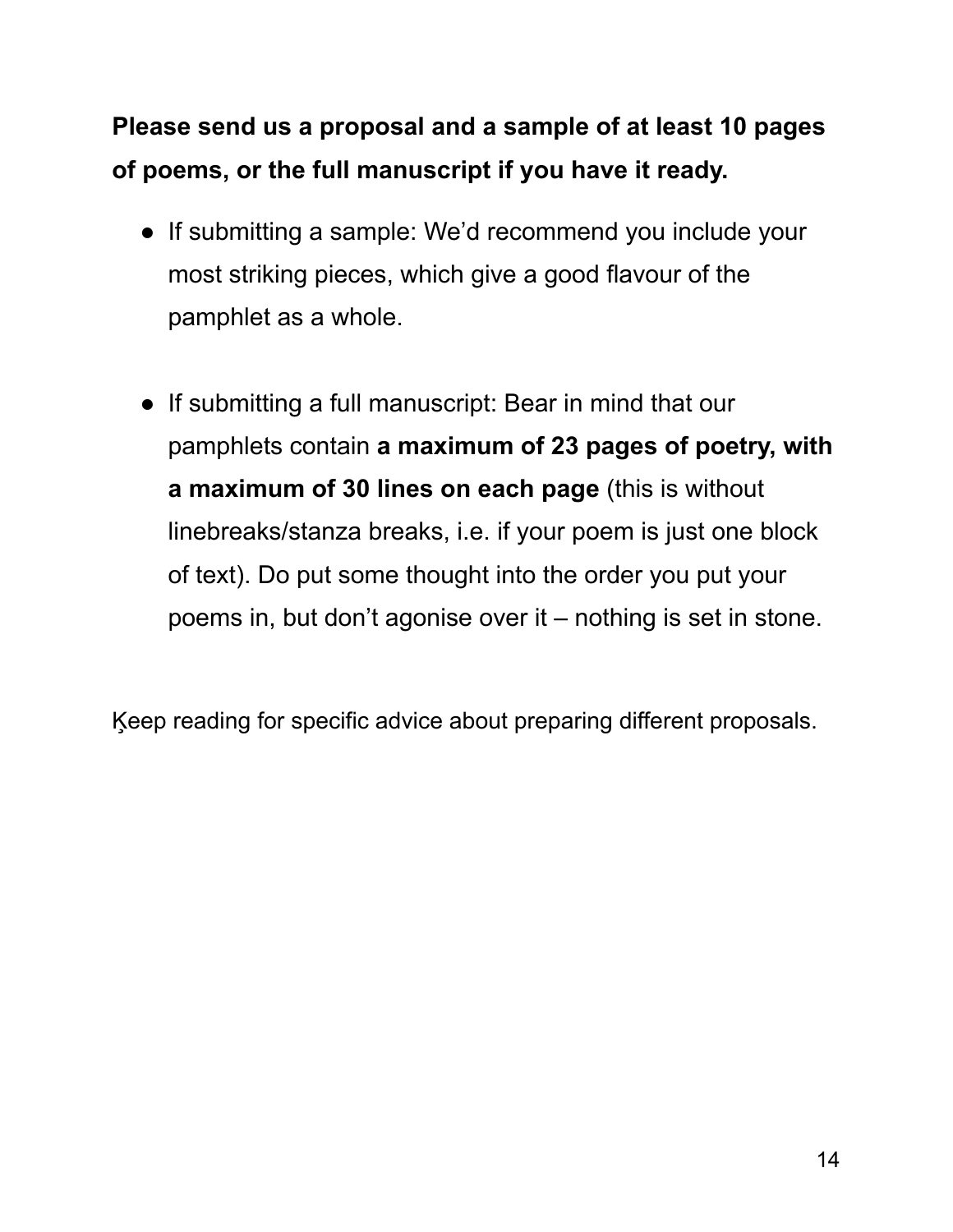#### **PROSE PAMPHLETS:**

# **Please send us a proposal and sample pages (or the full manuscript if you have it).**

- Advice for submitting a sample: Include at least three stories/essays/chapters, which should give us a flavour of the pamphlet as a whole.
- Advice for submitting your full manuscript: Our prose pamphlets contain around 15-20,000 words.

# **CHILDREN'S POETRY (for children 8+ years old): Please send us a proposal and a sample of at least 10 pages of poems, or the full manuscript if you have it ready.**

- Advice for submitting a sample: Don't feel restricted to the ordering you have in mind – we'd recommend you include your most striking poems, which give a good flavour of the pamphlet as a whole.
- Advice for submitting your full manuscript: Bear in mind that our children's poetry collections contain **around 35-45 poems**.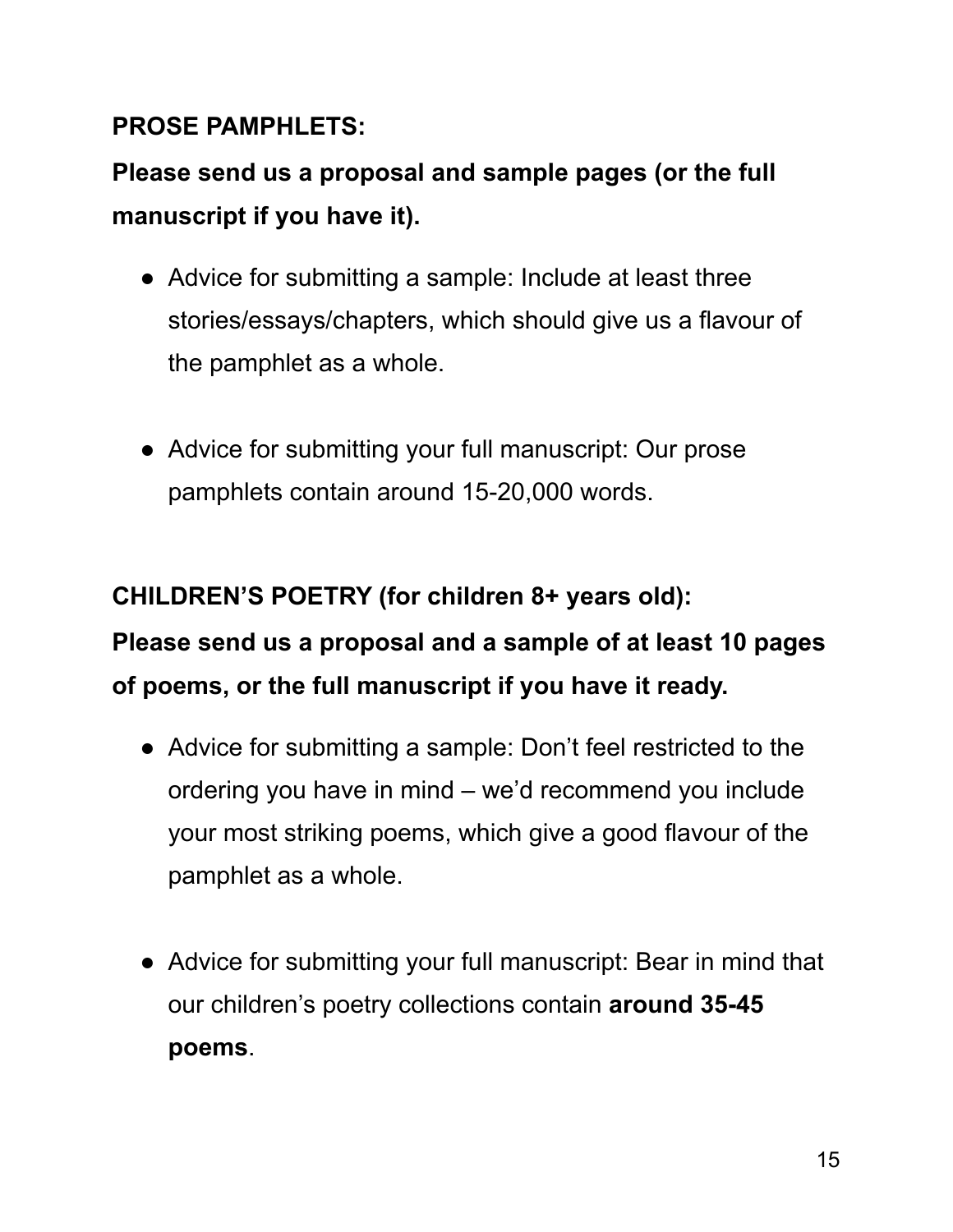**CHILDREN'S FICTION (aimed at children no younger than 8 years old):**

**Please send us a proposal and sample chapters (or the full manuscript if you have it).**

- Advice for submitting a sample: Include at least five chapters or stories, which should give us a flavour of the book as a whole.
- Advice for submitting your full manuscript: Our children's fiction books contain around 24,000 words.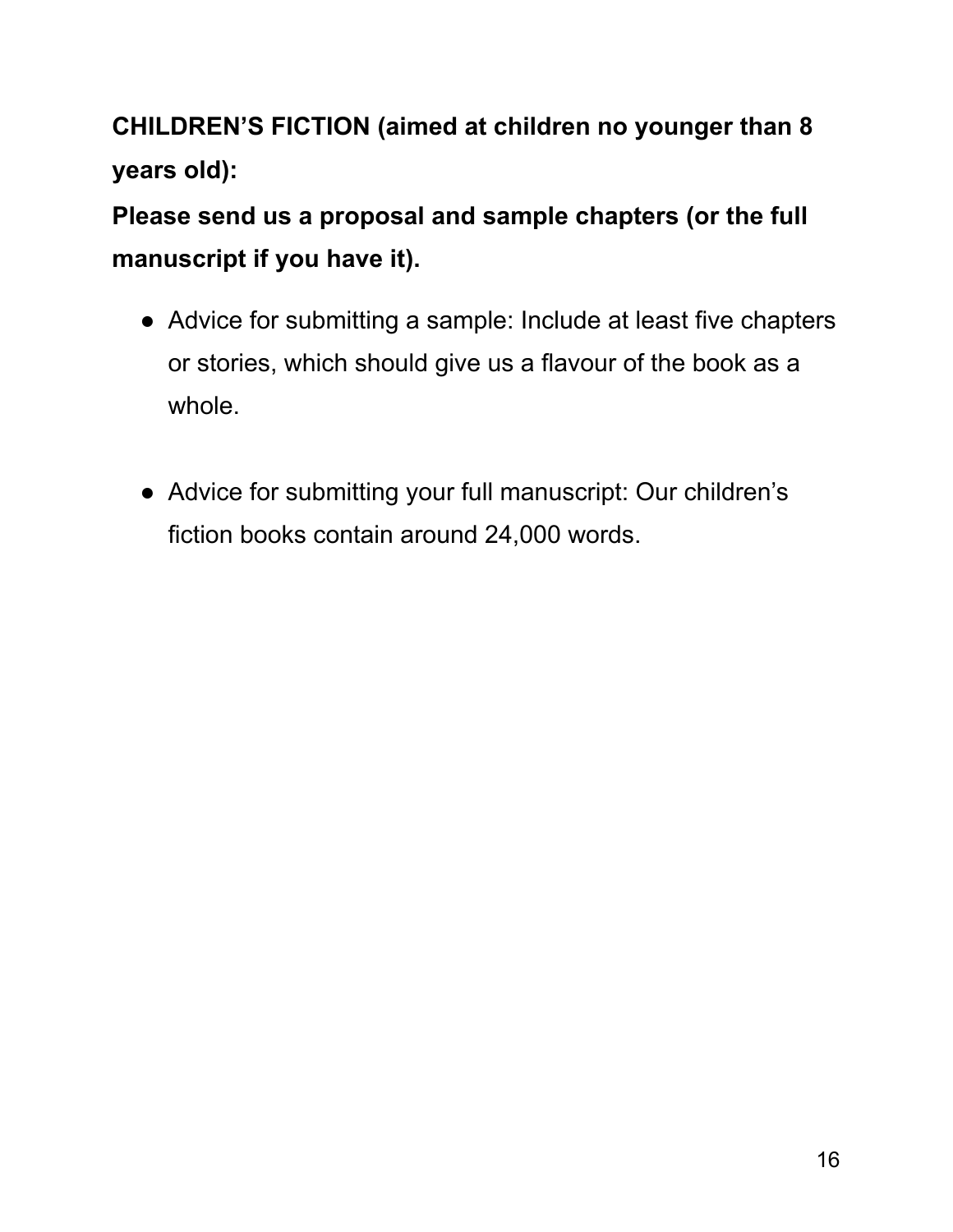# **STRUCTURING YOUR PROPOSAL**

# **This section gives some guidance on writing your proposal for our upcoming submissions period.**

There are no hard and fast rules about how you should structure a proposal to us. The most important thing is to demonstrate your thinking and your vision.

If you're feeling a little lost in putting together a prose proposal for your submission to The Emma Press' open call, feel free to use the below template!

### *Your Working Title*

### **Introduction:**

- What is your book about?
- Is there a general theme or topic? If not, what is the organising principle of your collection?
- How would you describe your prose style?
- What are you trying to achieve with your collection?
- Who is your target audience?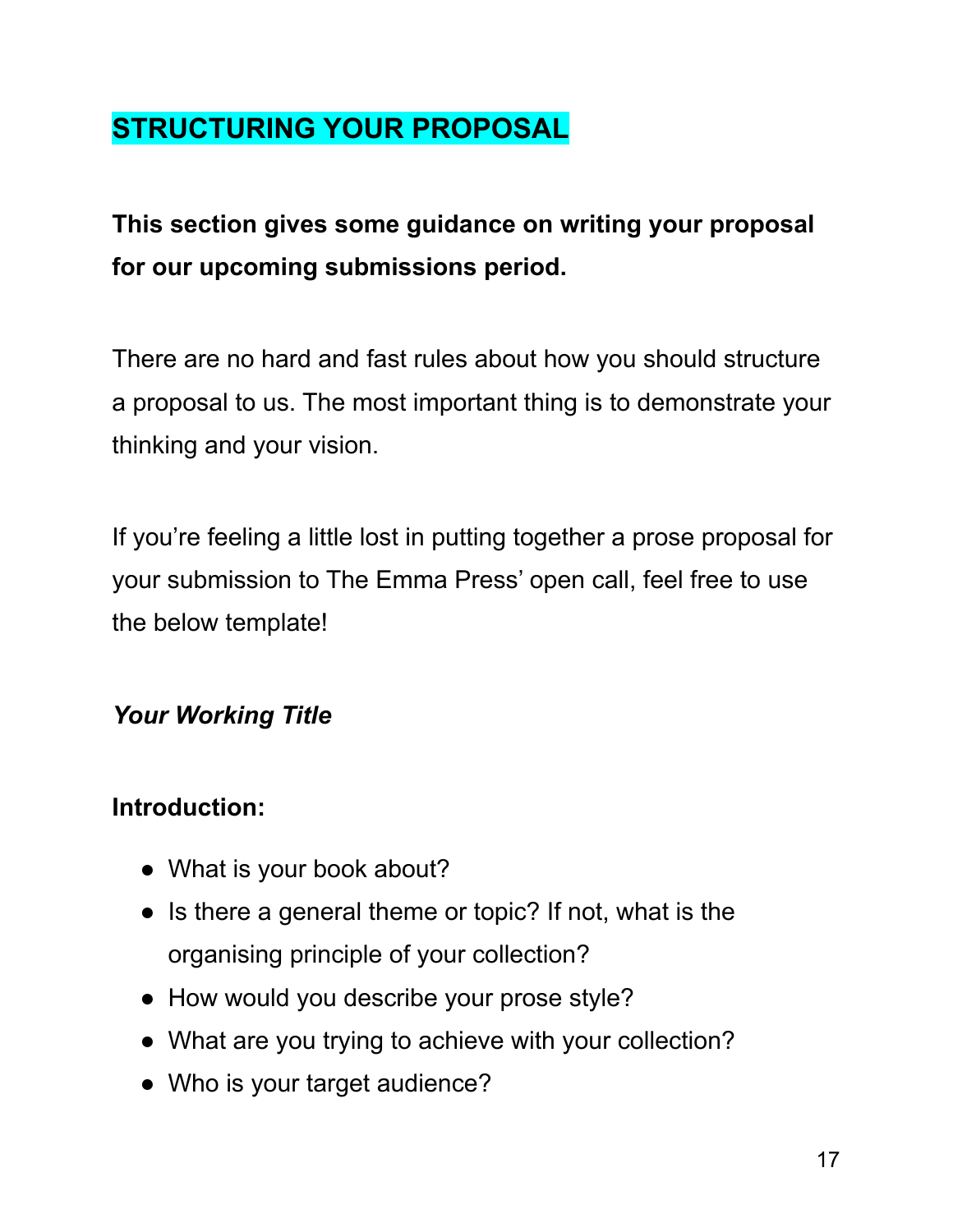- How many words will your collection have, approximately?
	- Remember, our children's fiction books contain around 24,000 words
	- Our adult prose collections (both essays and fiction) are between 15-20,000 words.

## **Chapter Outline**

You should have at least three essays or stories finished to submit with your proposal.

For the rest of the collection, we hope you have a sense of the content of each essay or of the way the stories to come will help contribute to the overall mood and purpose.

Considering the word count, how many pieces do you anticipate including in the collection?

Summarise essays in paragraphs that list:

- Working titles
- Approximate word count
- Your thoughts on the content of each piece.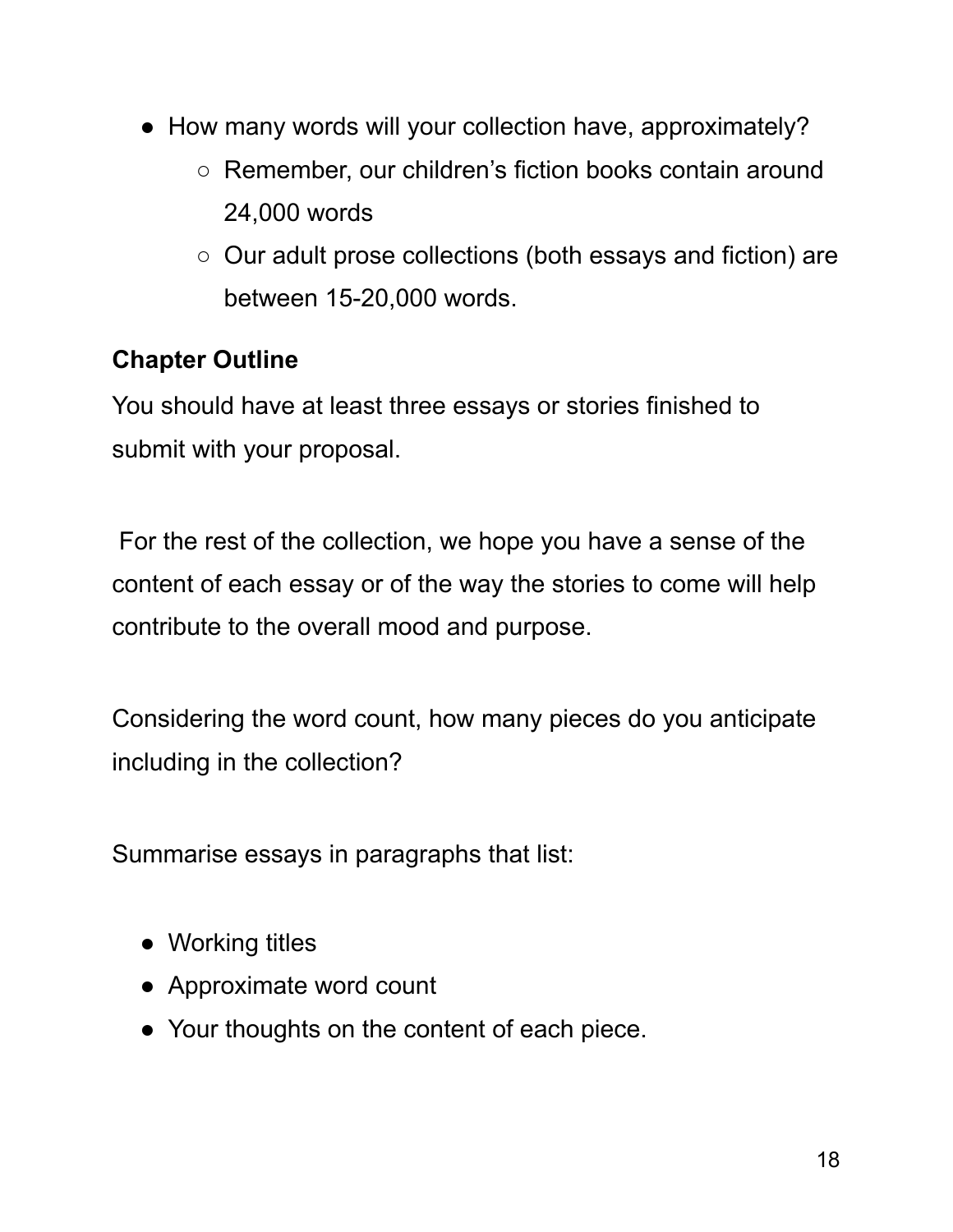- If you are writing essays that include interviews, give a sense of who your subjects would be and why. Same with objects, locations, other writers you might be meditating on. How does your consideration of this subject contribute to your overall purpose for the collection? Are these subjects accessible to you?
- Notes on your rhetorical techniques and thoughts on the form and style of the essays.
- If your essay has appeared elsewhere, consider if you have permission to republish it, and why it is of use within this collection.

For both adult and children's fiction, if you aren't sure you can describe what your stories will be, think of a way to communicate the mood to us.

- Tell us if your stories are usually shorter or longer in length
- Tell us if you know the kernels of the stories or what they will be trying to do
- The best way you can show us what you want to do is to include writing samples written for this project

It can be harder to plot out a collection of stories that is not yet written than a collection of essays, so just do your best.